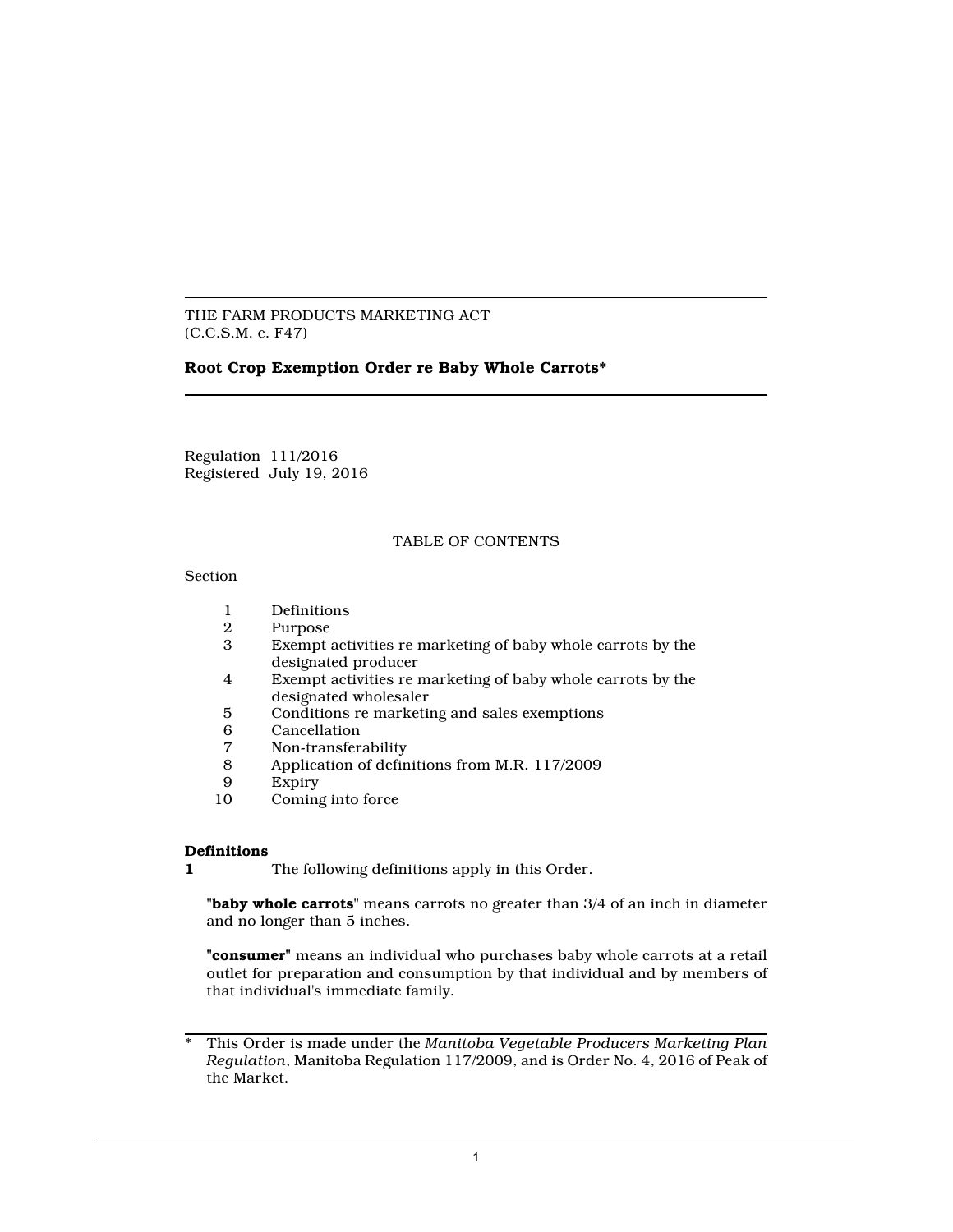**"designated wholesaler"** means The Grocery People Ltd.

**"designated producer"** means Jeffries Bros. Vegetable Growers Inc.

**"retail outlet"** means a retail grocery store in Manitoba which offers baby whole carrots for sale to a consumer.

## **Purpose**

**2** The purpose of this Order is to provide for the production and marketing of baby whole carrots at retail outlets to a consumer outside of the quota system and pooling system for carrots operated by the board, on a trial basis, in order to better understand the issues related to the production and that market for baby whole carrots.

#### **Exempt activities re marketing of baby whole carrots by the designated producer**

**3** Subject to the terms of this Order, the designated producer is exempt from the following:

(a) sections 6, 7, 10 and 11 of the *Root Crop General Order*, Manitoba Regulation 198/94;

(b) the *Root Crop Quota Order*, Manitoba Regulation 12/95; and

(c) the *Root Crop Promotion and Research Levies Regulation*, Manitoba Regulation 112/2010;

with respect to the marketing of baby whole carrots produced by the producer in accordance with the terms of this Order.

### **Exempt activities re marketing of baby whole carrots by the designated wholesaler**

**4** Subject to the terms of this Order, the designated wholesaler is exempt from sections 6, 7, 10, and 11 of the *Root Crop General Order*, Manitoba Regulation 198/94, with respect to any baby whole carrots acquired by the designated wholesaler from the designated producer and sold to the operator of a retail outlet for sale to consumers by the operator at the retail outlet in accordance with the terms of this Order.

#### **Conditions re marketing and sales exemptions**

**5** The exemptions provided for in this Order are subject to the following conditions:

(a) the baby whole carrots marketed by the designated producer must be delivered by the producer to the designated wholesaler's distribution facilities at 1615 King Edward Street, Winnipeg, Manitoba;

(b) the designated wholesaler must only sell the baby whole carrots to an operator of a retail outlet for sale to consumers by the operator at the retail outlet; and

(c) the designated wholesaler must not engage in the sale or distribution of baby whole carrots acquired from any source unless the baby whole carrots acquired from that source are sold to the operator of a retail outlet for sale to consumers by the operator at the retail outlet.